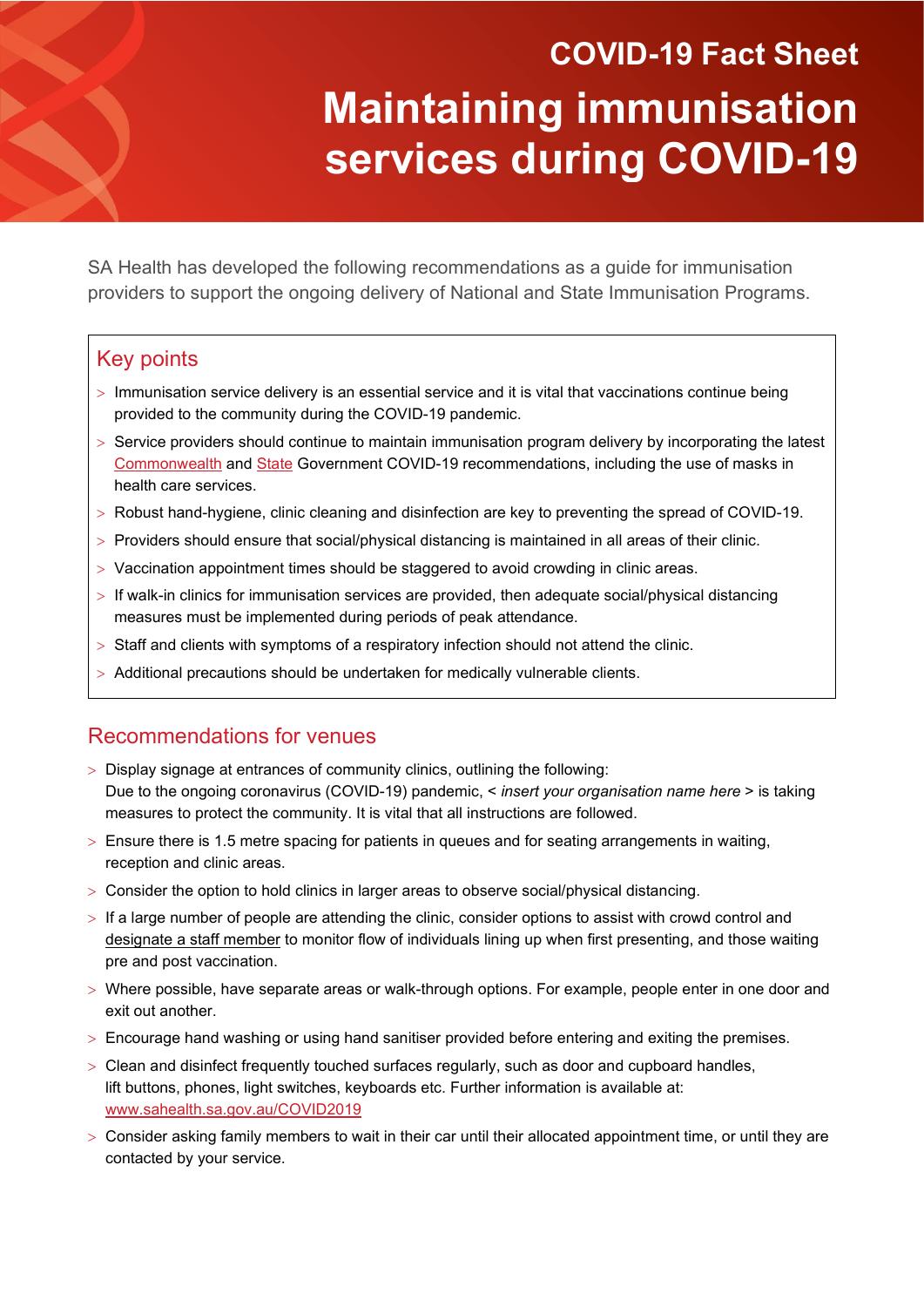## Recommendations for immunisation clinics

- > Allow additional clinic time for planning and implementing the procedures needed to protect all individuals against the transmission of COVID-19.
- > Try to avoid large numbers of people attending at any one time. Consider allocating appointment times rather than drop-in clinics.
- > Patients with appointments should be reminded to arrive on time and not in advance of their appointment to minimise the number of people in the waiting area.
- > To prevent long wait times, stagger appointments to ensure there is sufficient time between patients.
- > Limit the number of people entering the immunisation area to one child and one parent legal/guardian where possible and if it is safe to do so.
- > People must not attend the clinic if they have any symptoms of a respiratory infection (see current updates for the latest directions).
- > Consider sending SMS reminders to upcoming patients instructing them not to attend if they are feeling unwell or have any symptoms of a respiratory infection.
- > In the clinical area, ensure surface areas and 'high touch/high traffic' areas, such as bench tops, cupboard and door handles, phones and keyboards are frequently cleaned and disinfected as per COVID-19 recommendations. Further information is available at: [www.sahealth.sa.gov.au/COVID2019](http://www.sahealth.sa.gov.au/COVID2019)
- > Clean hands thoroughly with soap, running water and paper towels or recommended alcohol-based hand sanitisers. Ensure this occurs frequently, particularly between clients.
- > Display posters demonstrating proper hand washing technique in handwashing areas.
- > Avoid the use of shared toys, books and other equipment that children may use.
- > Use a single-use pre-immunisation checklist for each client. Avoid laminated/multi-use checklists.
- $>$  Avoid sharing pens or stationery where possible. Immunisation providers should keep a pen for their personal use and wipe down any shared stationary between individuals.
- > Within the immunisation area, observe social/physical distancing as much as practical before the vaccine(s) are administered.
- > Within general practice, consider running specified 'immunisation only' appointment blocks throughout the week to ensure that only patients who are well are in the clinic during these times.
- $>$  Ensure that clinic webpages, telephone messages, and venue signage is updated regularly with COVID-19 information to ensure clients are aware of the expectations and changes that have been made to the service.

**OFFICIAL**

- > If clinics/appointments need to be cancelled, include information on alternative arrangements, or expected time of service re-instatement.
- > Consider the use of SMS and social media to assist in updating community information.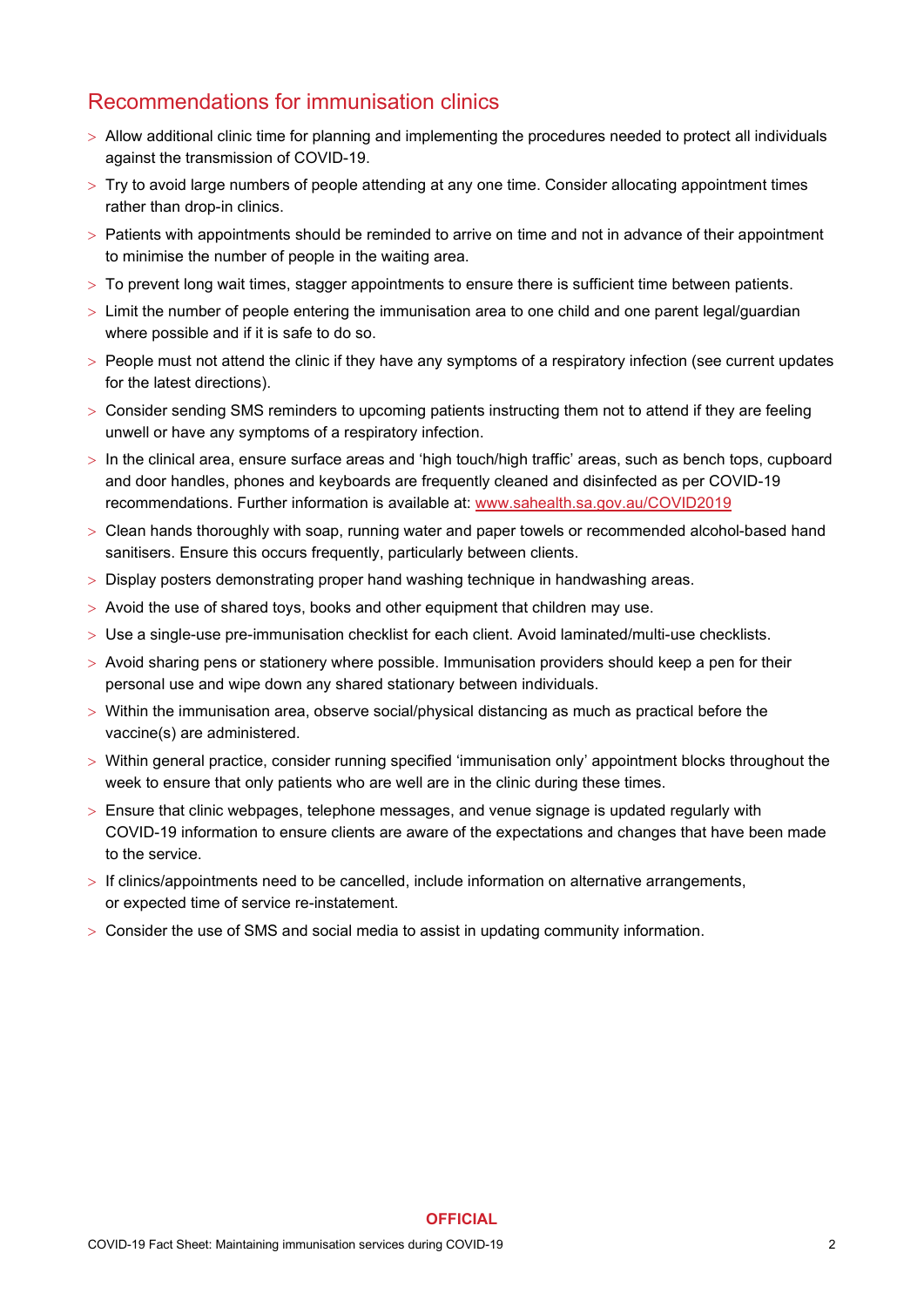## School Immunisation Program

The South Australian [Department for Education](https://www.education.sa.gov.au/supporting-students/health-e-safety-and-wellbeing/covid-19-coronavirus) (DE) have [information and processes in place to help control](https://www.education.sa.gov.au/supporting-students/health-e-safety-and-wellbeing/covid-19-coronavirus)  [the spread of COVID-19.](https://www.education.sa.gov.au/supporting-students/health-e-safety-and-wellbeing/covid-19-coronavirus) In collaboration with SA Health, strategies are in place to manage and support ongoing delivery of School Immunisation Program (SIP) visits in the event of partial or total school closures.

SIP providers will be informed of any decisions that will impact the delivery of the SIP.

In addition to the recommendations for Immunisation Clinics, the following recommendations are to be incorporated by SIP Providers into the delivery of the SIP:

- > Ask schools to inform you as soon as possible if there are any COVID-19 cases at the school, and whether a school closure has been implemented.
- > Request open well-ventilated spaces for nurses and administrative staff to work in that don't compromise student privacy.
- > Ensure the furniture, environment and equipment in the school immunisation areas have been regularly cleaned as per the latest COVID-19 recommendations.
- > Encourage students and staff to wash/sanitise their hands prior to presenting for immunisation (promote the use of hand sanitisers in the area).
- > Request that school waiting areas have social/physical distancing strategies in place.

## Personal Protective Equipment (PPE)

- $>$  It is mandatory for all patients (including students) and staff attending health care services to wear a mask, unless they meet specific exemption criteria. See the [SA Health](https://www.covid-19.sa.gov.au/restrictions-and-responsibilities/activities-and-gatherings/current-activity-restrictions) website for more information.
- > PPE is generally only necessary for health care workers seeing patients with symptoms consistent with COVID-19, and where there is a much higher risk of transmission. Patients displaying symptoms should not be presenting for vaccination.
- > More advice on PPE can be found on the SA Health's COVID 19 website and the Commonwealth website.

## Post vaccination waiting times/areas

- > It is recommended that patients remain in a seated area for 15 minutes after their vaccination.
- > Consider having larger waiting areas with seats that are spaced to ensure social/physical distancing measures are adhered to.

#### **Staff**

- > All staff must be fully vaccinated for COVID-19 as per the [Emergency Management \(Healthcare Setting](https://www.covid-19.sa.gov.au/emergency-declarations/healthcare-setting-workers-vaccination)  [Workers Vaccination\) \(COVID-19\) Direction 2022.](https://www.covid-19.sa.gov.au/emergency-declarations/healthcare-setting-workers-vaccination)
- > Staff must not attend clinics if they are unwell.
- > Any staff with fever (≥38°C), or history of fever, OR acute respiratory infection (e.g. cough, shortness of breath, sore throat, altered taste or smell) must not attend work until they have been assessed.
- > Staff meeting testing criteria should be assessed and tested for COVID-19 and remain in self-isolation until they receive their negative test results.
- $>$  If any staff member is a confirmed case, then they must not return to work until they meet the clearance criteria. Check the [www.sahealth.sa.gov.au/COVID-19](http://www.sahealth.sa.gov.au/COVID-19) for the latest information.
- > If there are staff shortages, providers will need to implement their Business Continuity Plan to determine if immunisation services can be safely undertaken.

#### **OFFICIAL**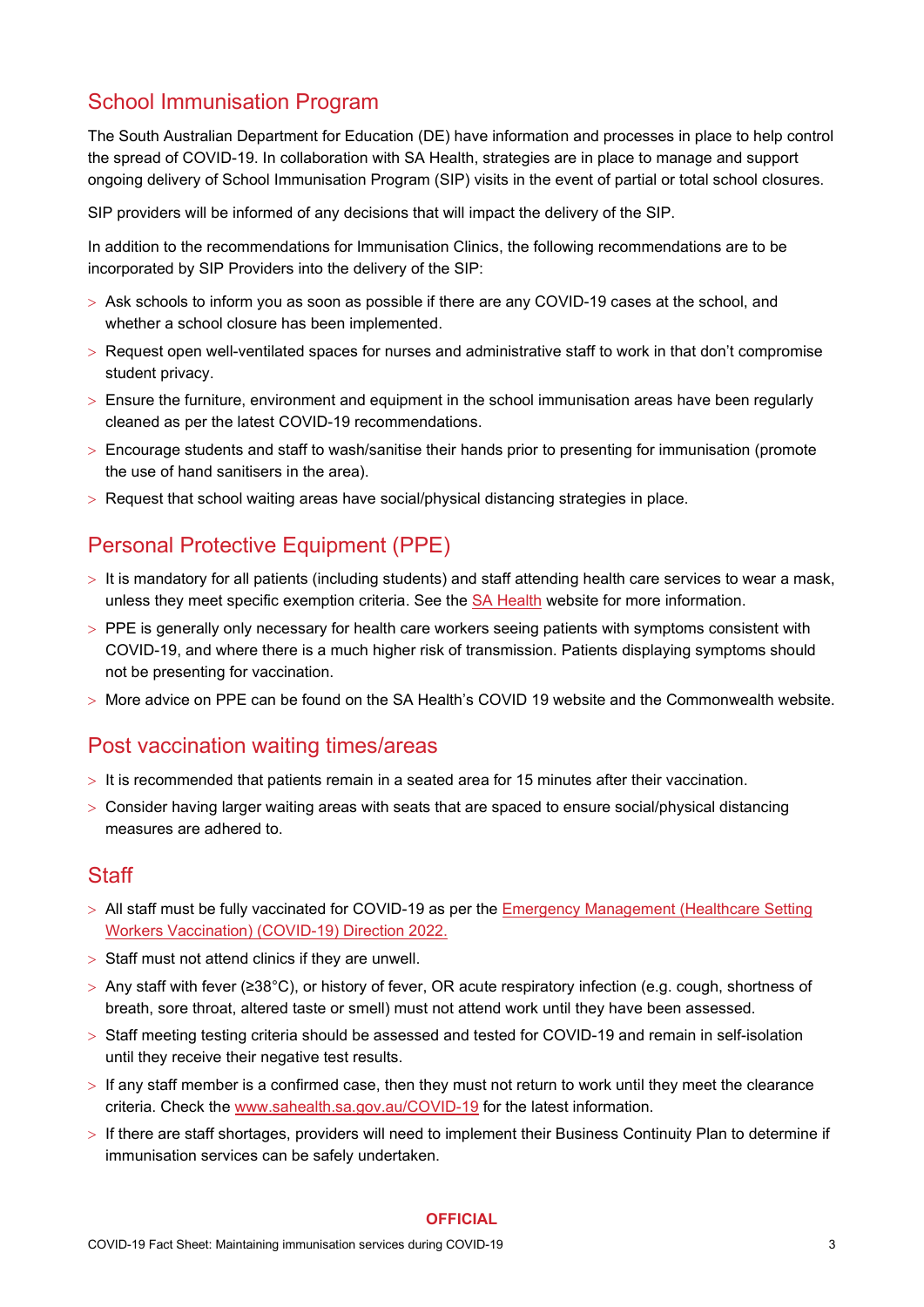## Medically vulnerable clients

During influenza season an increase in medically vulnerable clients seeking immunisation services at general practice is anticipated. Precautions should be taken to ensure that these clients are not exposed to increased risk of COVID-19.

This additional advice is particularly important for clients who are 65 years of age or older, identify as Aboriginal, or have underlying health conditions.

- > Vulnerable clients should be booked earlier in the day where possible and should not be required to wait in common areas for prolonged periods.
- > Where possible, vaccinations should be given at the same time as other services to avoid unnecessary repeat visits.
- > Consider other vaccination venues, such as home visits, if possible.

During the COVID-19 pandemic, prevention of other respiratory diseases is essential. Annual influenza vaccination is highly recommended for all individuals and is a requirement within Residential Aged Care Facilities.

## Alternative models for service delivery

SA Health understands that during challenging circumstances many clinics have explored innovative solutions for service delivery.

Organisations that choose to use alternative models of service delivery must ensure that the minimum standards for immunisation service delivery are adhered to in order to ensure a safe and effective service.

This includes, but is not limited to:

- > Adequate pre-vaccination assessment and screening.
- > Preparation for the vaccination procedure, such as the ability to correctly identify and easily access the vaccination site.
- > The ability to provide post vaccination care, including monitoring the patient for 15 minutes and treating any possible Adverse Events Following Immunisation (AEFI) adequately.
- > Documentation and reporting to the Australian Immunisation Register of all vaccinations administered.